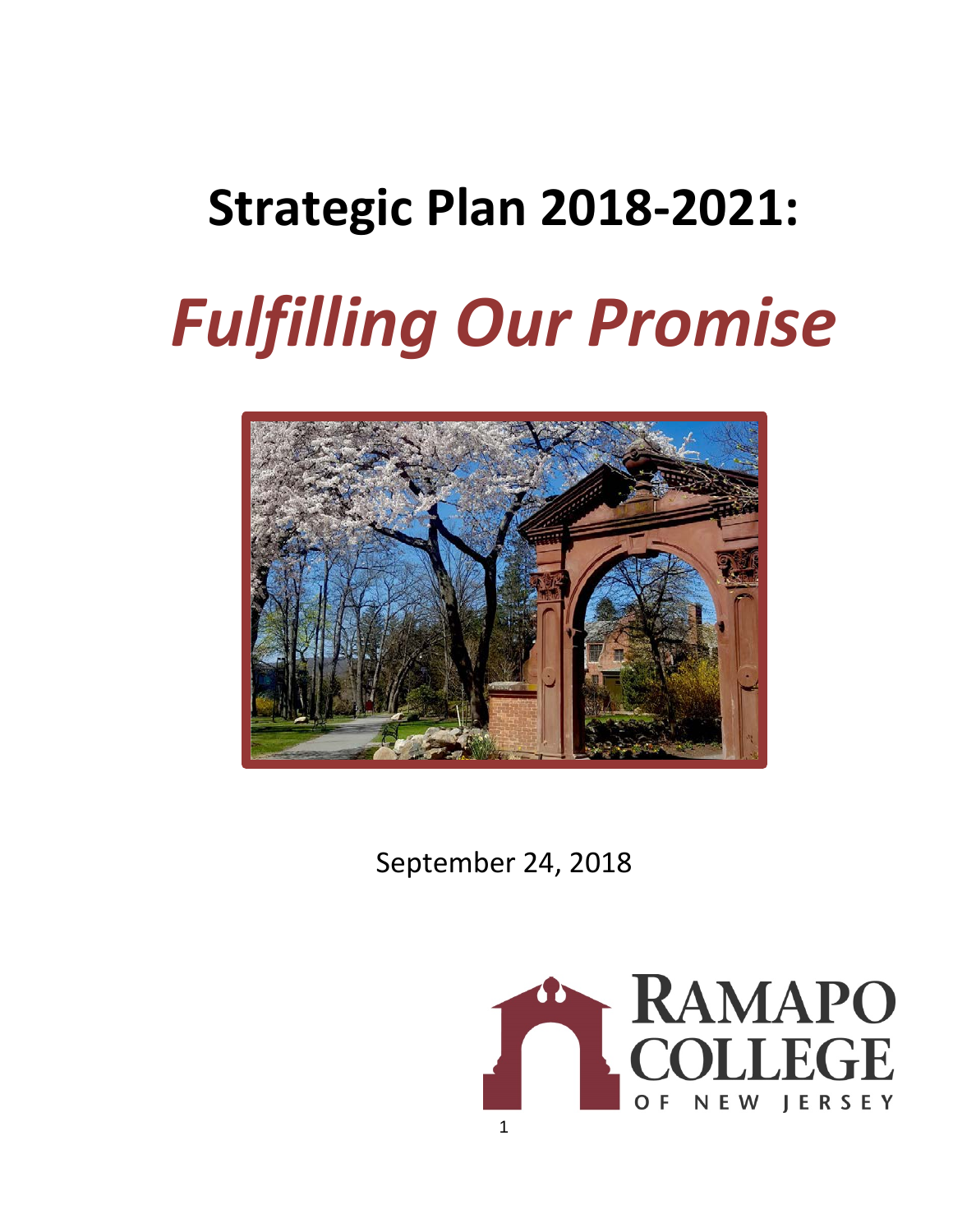# **TABLE OF CONTENTS**

| Goals, Objectives, and Outcomes |  |
|---------------------------------|--|

- Increase Student Success and Student Engagement…………….Page 7
- Cultivate and Support Equity, Diversity, and Inclusion………….Page 9
- Advance Innovation as the College's Promise and Obligation to its Students, Community, and the State of New Jersey …….Page 11
- Improve Long-term Financial Strength……………………………….. .Page 13

| Appendix: |  |
|-----------|--|
|           |  |
|           |  |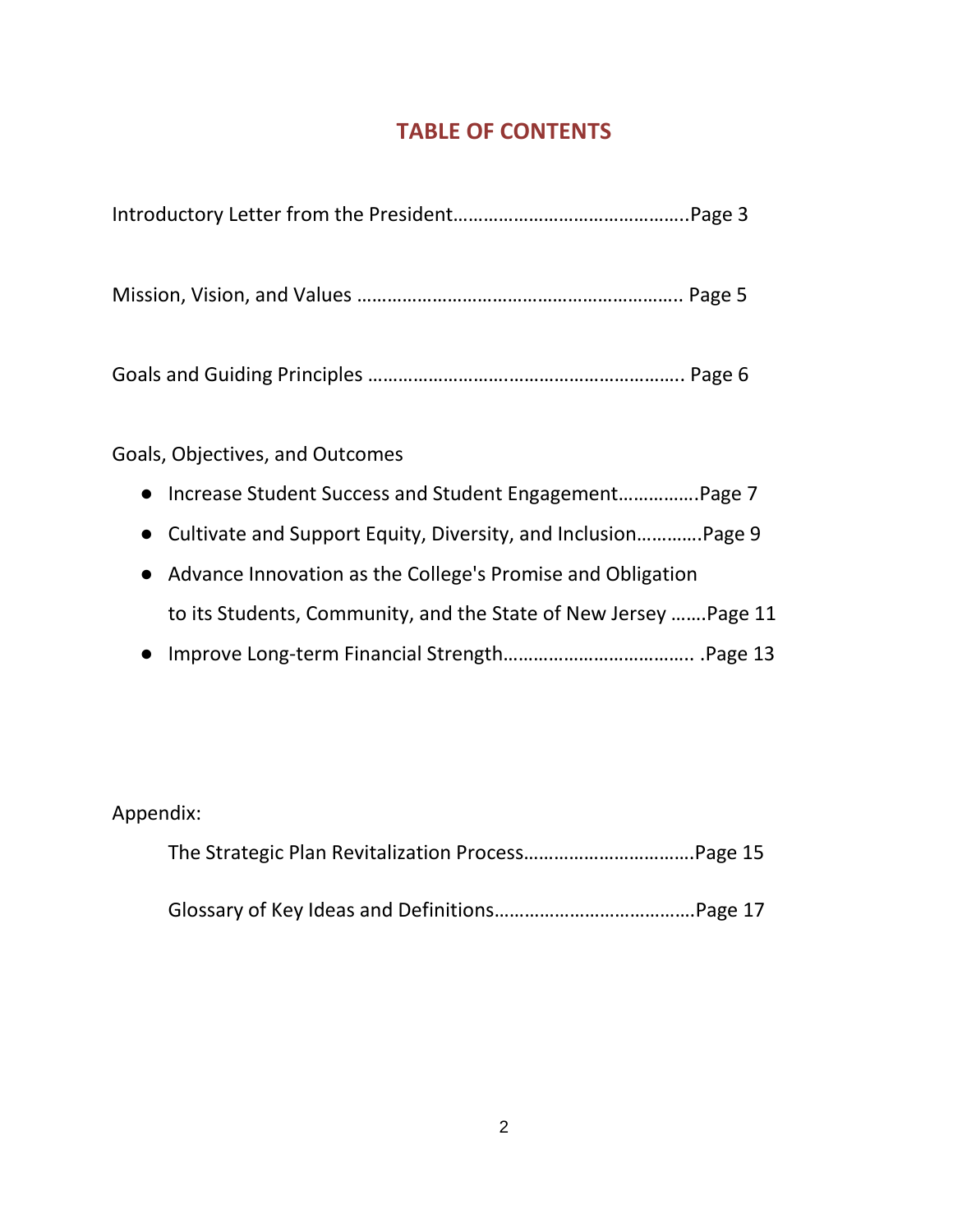#### **INTRODUCTORY LETTER FROM THE PRESIDENT**

Dear Students, Colleagues, and Friends:

The College has annually assessed its progress toward the goals in Strategic Plan 2014-2018. While this ongoing assessment has revealed much progress, the nature of the goals, as well as rapid change in the external environment, suggest that there is room for continued focus on academic excellence, student success and engagement, the cultivation and support of diversity and inclusiveness, and financial strength.

#### **Background**

Strategic Plan 2014-2018 was completed by a Task Force of twenty-five members including students, faculty, staff, administrators and members of the Board of Trustees.

The planning process was characterized by thoughtful deliberation, iterative communication and revision, and input from a broad array of community members. Taking almost two years to complete, the starting point was to rewrite the College mission with the new revised version serving as the guide to the Plan's goals and objectives. This living document guided the work of the College across the past five years and the annual assessments of the plan have helped shape and prioritize decisions about programming, planning, and resource allocation across all Divisions.

#### **Revitalization**

In Spring of 2018, the Cabinet evaluated the progress made by the College in achieving its strategic goals and concluded, with the support and input of the Board of Trustees, the President of the Faculty Assembly, and the President of the Student Government Association, that substantial progress continue under a revitalization of the 2014-2018 Plan.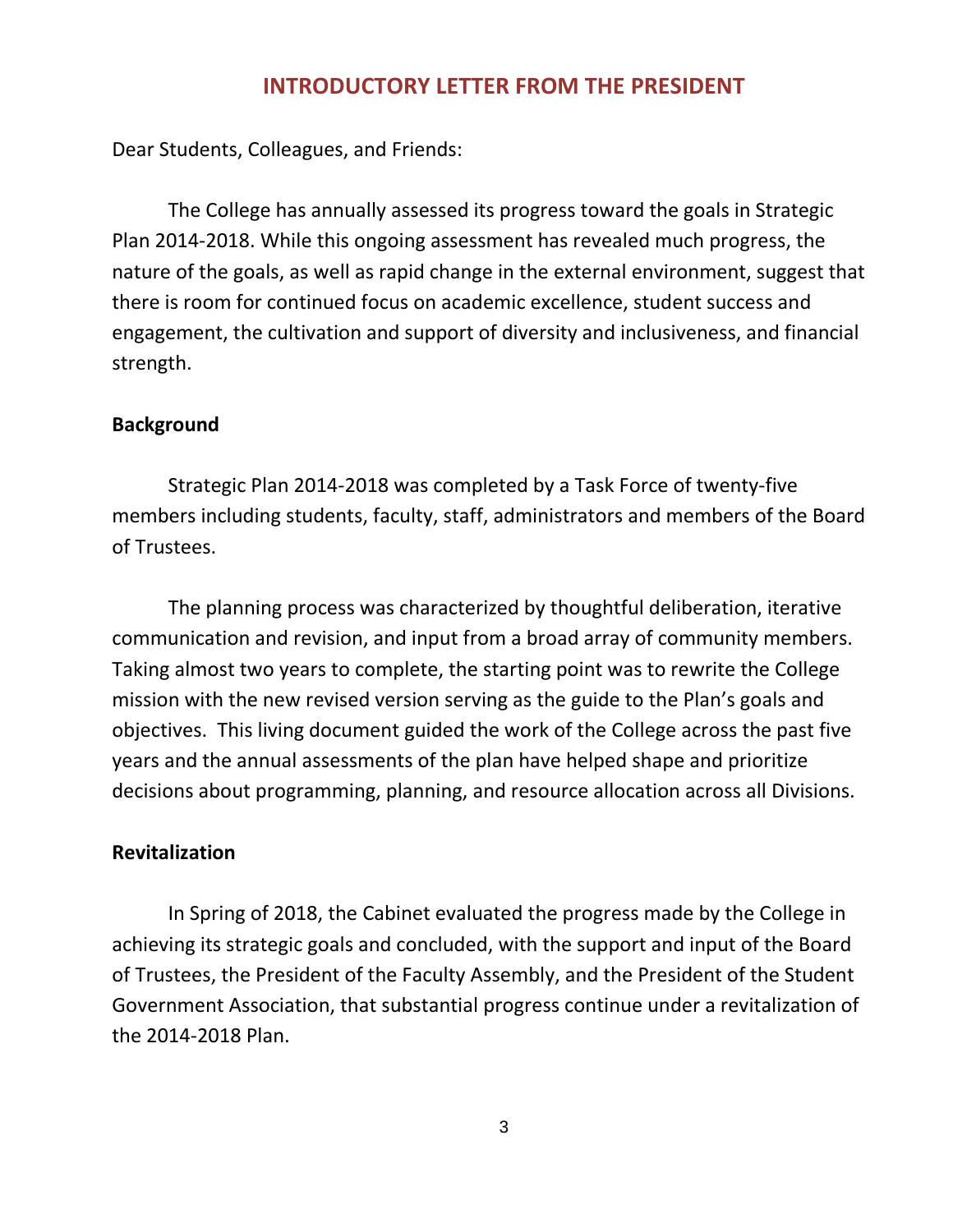As a result, following the protocols established by the College's 2017 Shared Governance Task Force, in February 2018, I formally engaged the President of Faculty Assembly and the President of the Student Government Association in a discussion on revitalizing and extending the 2014-2018 Plan. Together, we advanced the establishment of a Task Force on Extending the 2014-2018 Strategic Plan, and partnered to determine its membership, timeline, and deliverables.

The findings and recommendations of the Task Force were furnished in Summer 2018 and are largely reflected in the pages that follow. Additional decisions were made to strengthen the revitalized Plan, these largely include recognizing "innovation" as an institutional priority and, in turn, the establishment of a new goal to advance innovation. In addition, a visual mapping of the Plan's associated metrics can be found in the supplemental *Dashboard 2021*.

#### **The Future**

Looking forward, Ramapo College will be reviewed for reaffirmation of accreditation by the Middle States Commission of Higher Education during the 2019- 2020 academic year. In preparation for this review, the College will complete a selfstudy including examination of the strengths and weaknesses within all programs (academic and non-academic), policies and processes, compliance with external regulations, governance, and operations of the College. The results of the self-study will provide the foundation for setting the strategic direction of the College through 2021-2026.

Thank you to the Task Force on Extending the Strategic Plan 2014-2018. I look forward to the continued progress and success of Ramapo College as the State of New Jersey's designated public liberal arts college.

twhener

Peter P. Mercer President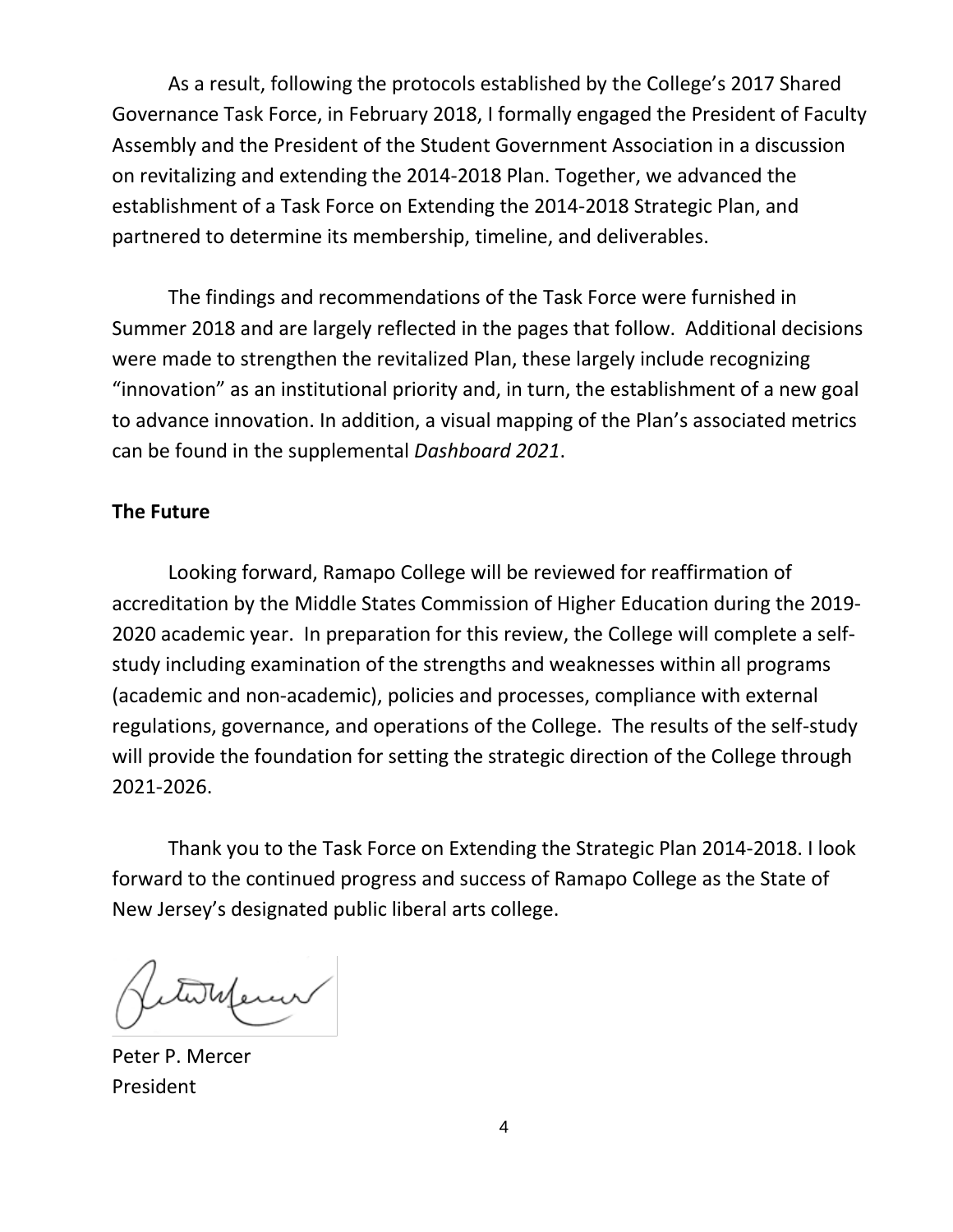## **OUR MISSION**

Ramapo College is New Jersey's Public Liberal Arts College, dedicated to providing students a strong foundation for a lifetime of achievement. The College is committed to academic excellence through interdisciplinary and experiential learning, and international and intercultural understanding. Ramapo College emphasizes teaching and individual attention to all students. We promote diversity, inclusiveness, sustainability, student engagement, and community involvement.

## **OUR VISION**

As the region's premier public liberal arts college, Ramapo College of New Jersey prepares students to be successful leaders for a changing world through its distinctive commitments to hands-on learning and faculty-student mentoring.

# **OUR VALUES**

Ramapo College is the Public Liberal Arts College of the state of New Jersey. The work of the College and its members is conducted with integrity. Our values are:

- Teaching, learning, and mentoring–we are actively engaged in and out of the classroom.
- Developing the whole person–we are scholars, we are creators, we are local and global citizens, and we are individuals.
- Respecting each other and our environment–we are an open, inclusive, supportive, and sustainable community.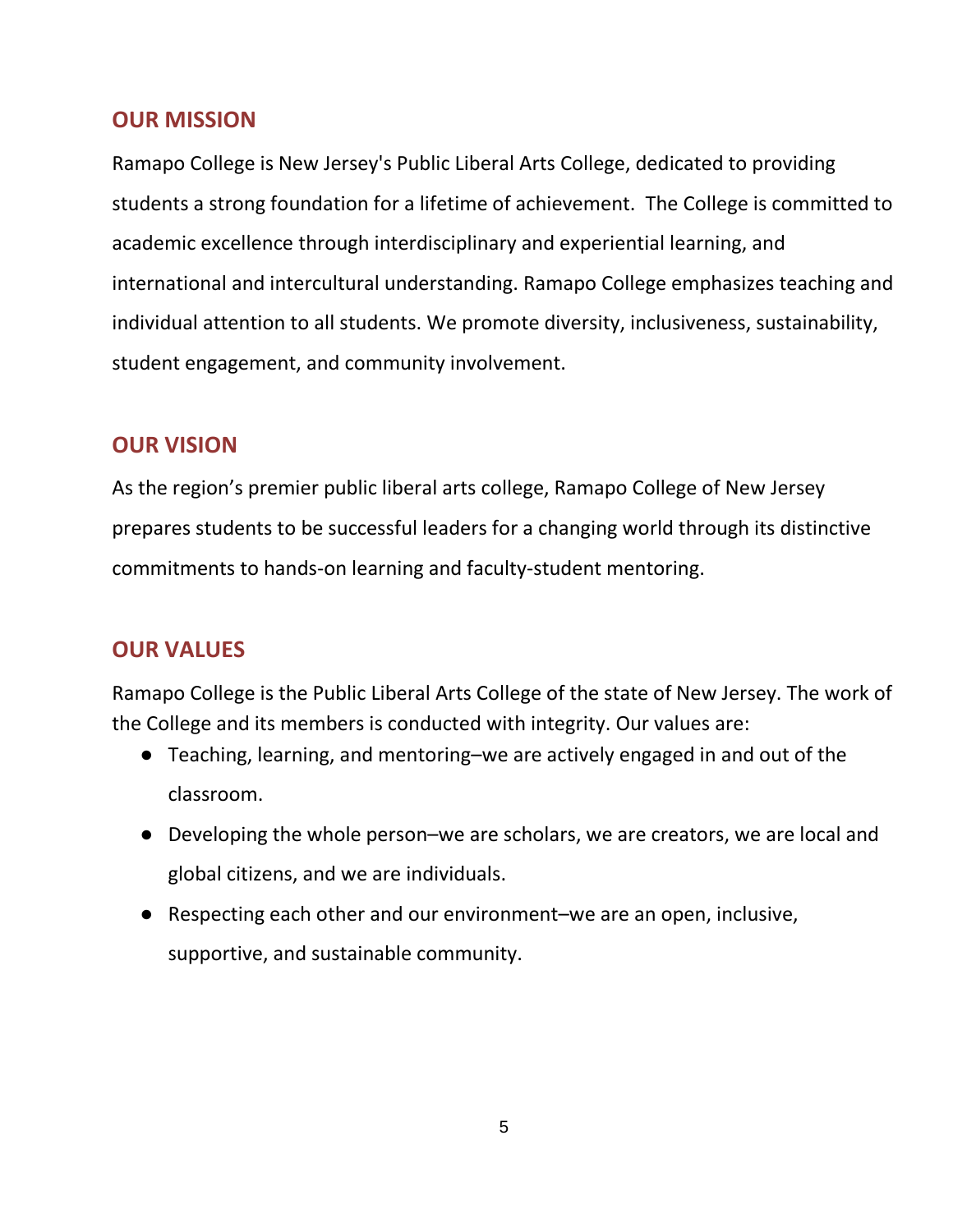# **OUR GOALS**

- Increase Student Success and Student Engagement
- Cultivate and Support Equity, Diversity, & Inclusion
- Advance Innovation as the College's Promise and Obligation to its Students, Community, and the State of New Jersey
- Improve Long-Term Financial Strength

## **GUIDING PRINCIPLES**

#### *Consistency with Mission and Vision*

All strategic goals and objectives must be consistent with the College mission and vision and the primacy of facilitating student learning while also taking into account the needs and interests of a diverse faculty, staff, alumni, and local, state, and global communities.

#### *Assessment, Accountability, and Analysis*

All strategic goals and objectives must be defined to champion accountability, bestow measurements for assessment, and conclude in analysis*.*

#### *Collaboration and Transparency*

All strategic goals and objectives must be defined and pursued with transparency, consultation and open communication*.*

#### *Institutional Health and Solvency*

All strategic goals and objectives must consider the long-term health of the College and be pursued efficiently.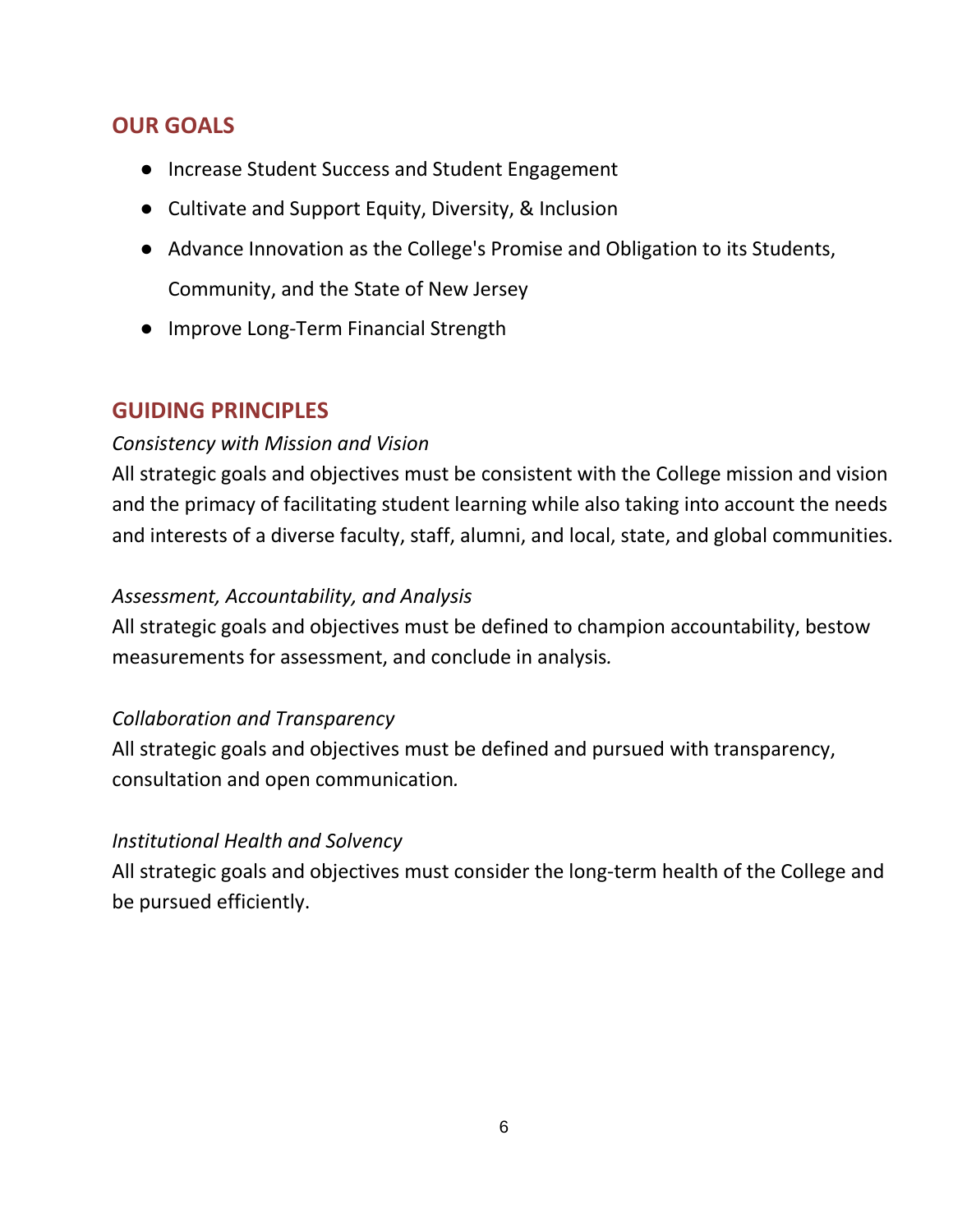## **INCREASE STUDENT SUCCESS AND**

#### **STUDENT ENGAGEMENT**

**The purpose of our work is student success. At Ramapo College, student success is defined across four dimensions: access, engagement, completion, and employment. Our highly engaged faculty teach and mentor in small classes that enable students to be well-versed in the liberal arts. Ramapo College advances academic excellence and student engagement in the undergraduate experience through its General Education Program and major and minor programs, continued focus on interdisciplinary and experiential learning, and international and intercultural understanding.**

**Objective 1.1:** To enroll diverse students who actively contribute to campus life. **Objective 1.2:** To increase the enrollment of residential first year students. **Objective 1.3:** To increase the number of students transferring from partner institutions.

#### **Outcome 1a:**

Ramapo College strategically manages student enrollment in line with the College mission, program capacities, and budget and demographic projections.

**Objective 1.4:** To increase the four-year graduation rate.

**Objective 1.5:** To increase the six-year graduation rate.

**Objective 1.6:** To increase its first year retention rate.

#### **Outcome 1b:**

Ramapo College's student retention and graduation rates meet or exceed state and national averages.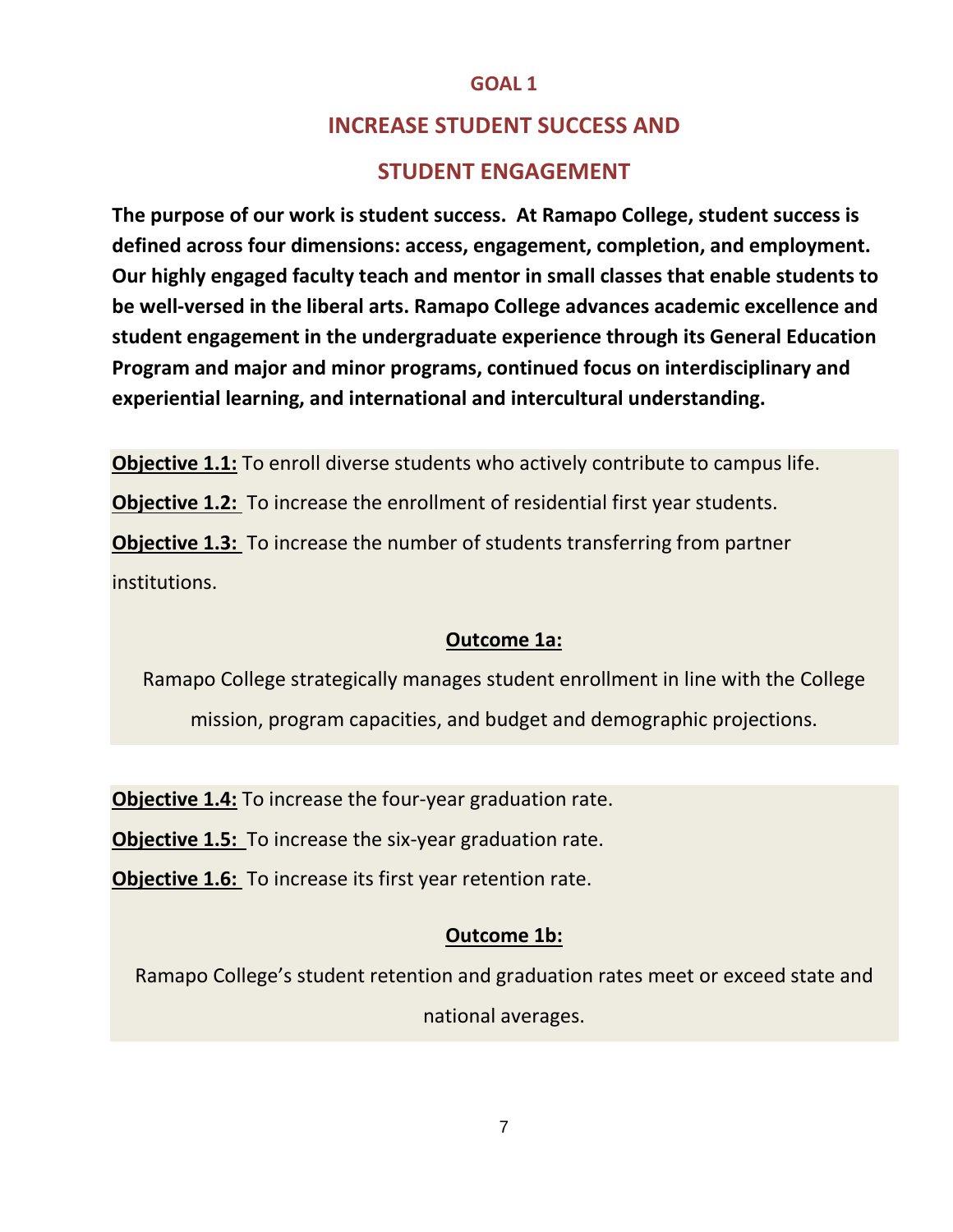**Objective 1.7:** To support and develop a diverse, highly qualified, engaged, and accessible faculty through activities centered on teaching, learning, and advising; scholarship and creative work; and service and college governance.

#### **Outcome 1c:**

Ramapo College faculty are diverse, highly qualified, accessible, and engaged in teaching and learning, advising, scholarship and creative work, and service and college governance.

**Objective 1.8:** To facilitate student success, in terms of completion and employment, via experiential learning.

## **Outcome 1d:**

Ramapo College students increase their participation in experiential learning opportunities.

**Objective 1.9:** To demonstrate the value of a Ramapo College degree through metrics associated with employment and educational attainment

#### **Outcome 1e:**

Robust data on the employment and/or education pursuits and achievements of

Ramapo College graduates is available.

**Objective 1.10:** To increase students' academic, personal, social, and civic engagement

through enhanced curricular, co-curricular, and extra-curricular programming.

## **Outcome 1f:**

Ramapo College students demonstrate increased engagement.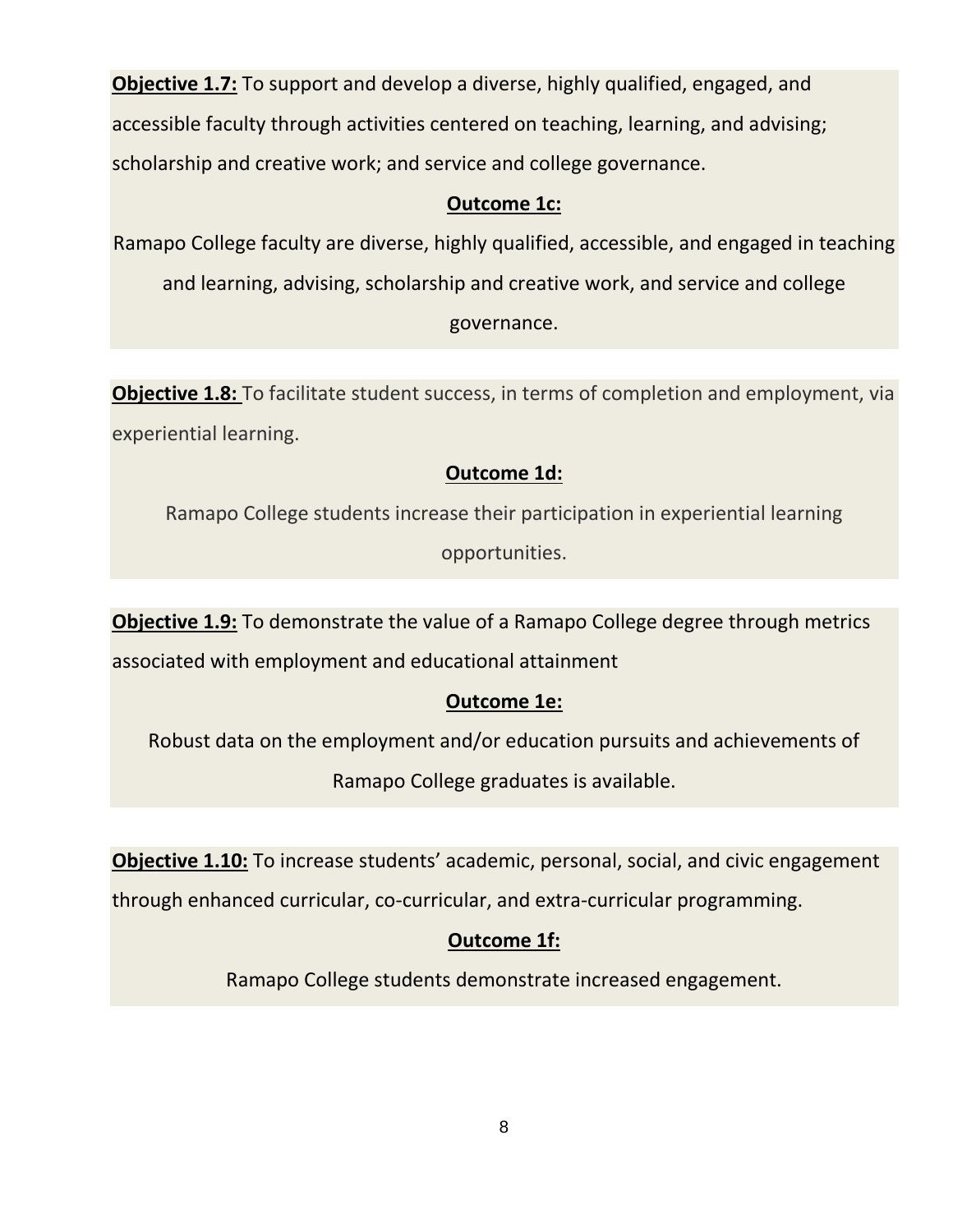## **CULTIVATE AND SUPPORT EQUITY, DIVERSITY, AND INCLUSION**

**Diversity encourages the examination of different perspectives and values, enriches the learning experience, and prepares individuals to be more effective members of society. The College thus seeks to create an inclusive and supportive environment characterized by a diverse student population and increased rates of retention; providing curricula and programming that encompass equity and diversity in all its forms; and attracting, developing and retaining faculty and staff who reflect and are committed to diversity and inclusiveness.**

**Objective 2.1:** To deliver and promote curricular, co-curricular, extra-curricular, and development programs that strive to eliminate stereotypes and negative biases, demonstrate a commitment to diversity and promote self-awareness, an examination of multiple perspectives, and respect for others.

#### **Outcome 2a:**

Ramapo College students demonstrate self-awareness, respect for others, an understanding of the value of diversity, and can examine societal issues from multiple perspectives.

#### **Outcome 2b:**

Ramapo College employees are knowledgeable about issues of equity, diversity, inclusion and compliance and appropriate forms of dispute resolution.

**Objective 2.2:** To close the achievement gap by increasing retention and graduation rates of students by student type and race/ethnicity.

#### **Outcome 2c:**

Ramapo College enrolls a diverse student population and the retention and graduation rates for these students increase.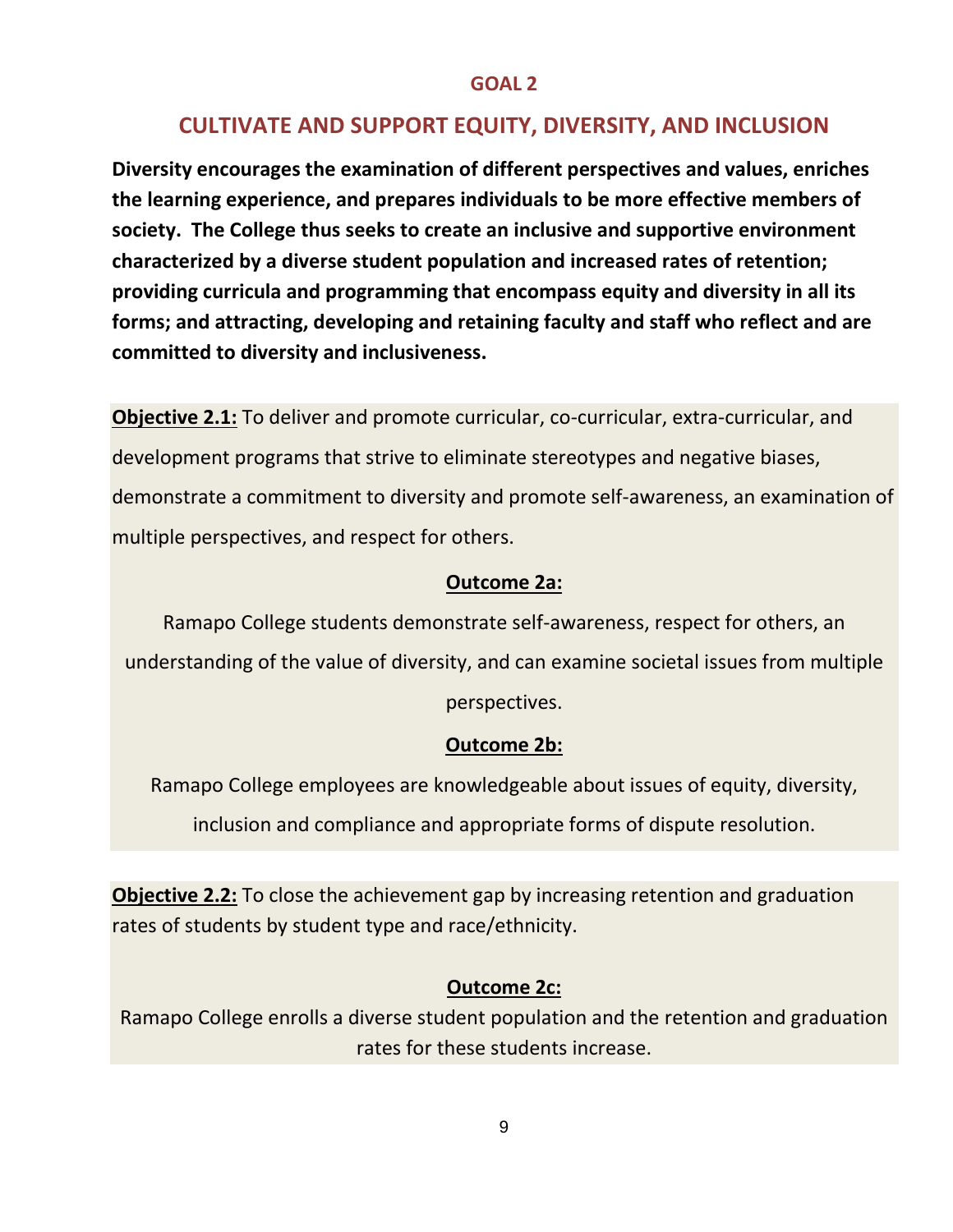**Objective 2.3:** To recruit employees who reflect and are committed to diversity and inclusiveness.

**Objective 2.4:** To foster collegiality and collaboration by advancing recommendations of the 2017 Report of the Task Force on Shared Governance.

## **Outcome 2d:**

Ramapo College is an inclusive, diverse, and supportive work environment.

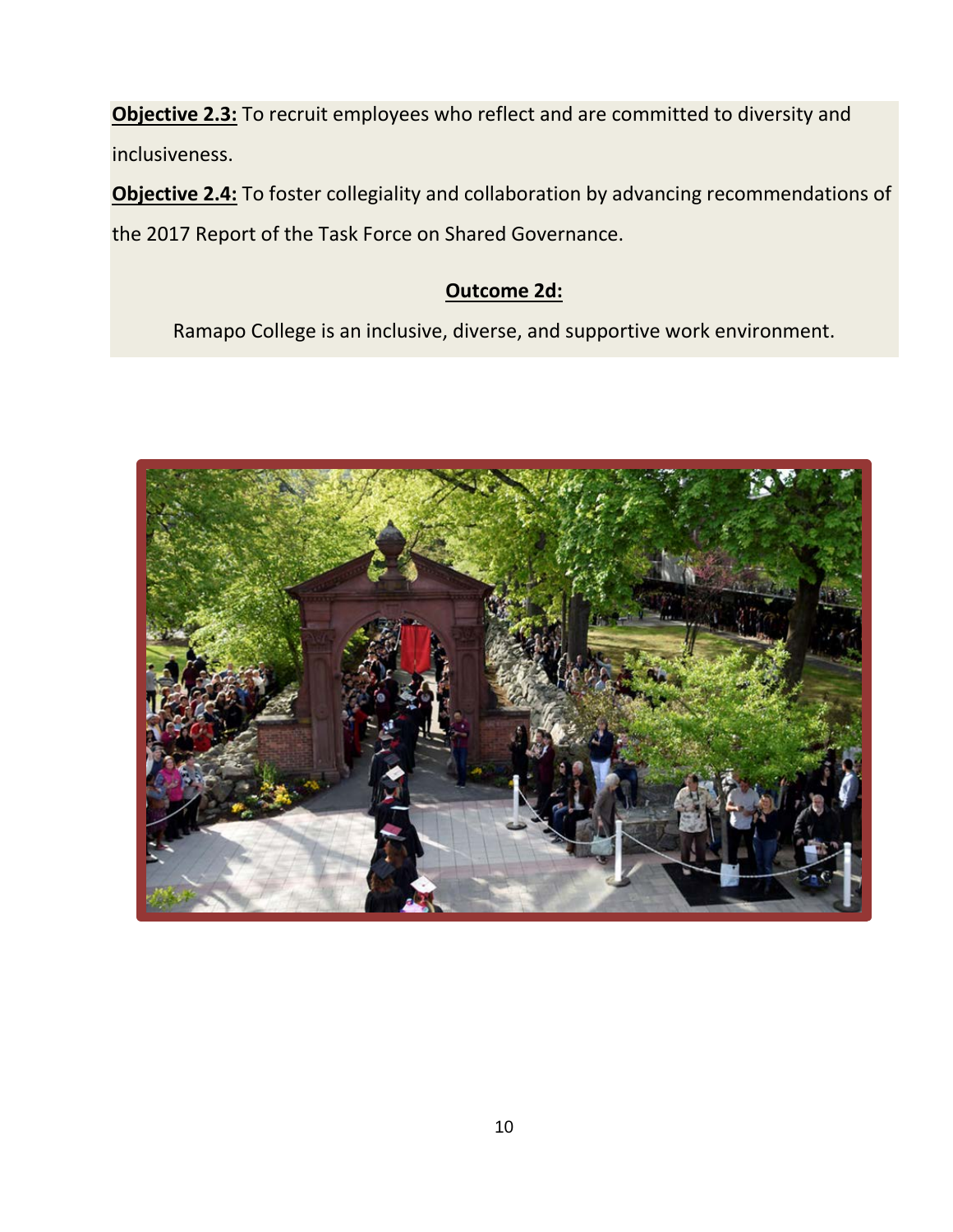# **ADVANCE INNOVATION AS THE COLLEGE'S PROMISE AND OBLIGATION TO**

# **ITS STUDENTS, COMMUNITY, AND THE STATE OF NEW JERSEY**

**Questions regarding the value of higher education, slow income growth, high government and household debt, rising college tuition, and growing competition from online and the for-profit higher education sector, pose major threats to public higher education. Ramapo College must be innovative in finding ways to perform its uniquely valuable functions, allowing it to remain mission-centered and responsive to the needs of learners.**

**Objective 3.1:** To facilitate curricular innovation and to ensure that curriculum remains founded in the liberal arts, relevant, attuned to students' needs, and responsive to the economic environment.

#### **Outcome 3a:**

New academic programs and modes of delivery are evaluated and offered, as

appropriate.

#### **Outcome 3b:**

A systematic approach is used to review and, when appropriate, re-envision academic programs and modes of delivery.

**Objective 3.2:** To strengthen mutually beneficial partnerships with alumni, parents, friends, business, professional organizations, as well as community and government agencies.

#### **Outcome 3c:**

Ramapo College's visibility and reputation is advanced through communication and partnerships with external constituents.

#### **Outcome 3d:**

Opportunities to expand continuing education and credential offerings are evaluated

11 and advanced, as appropriate.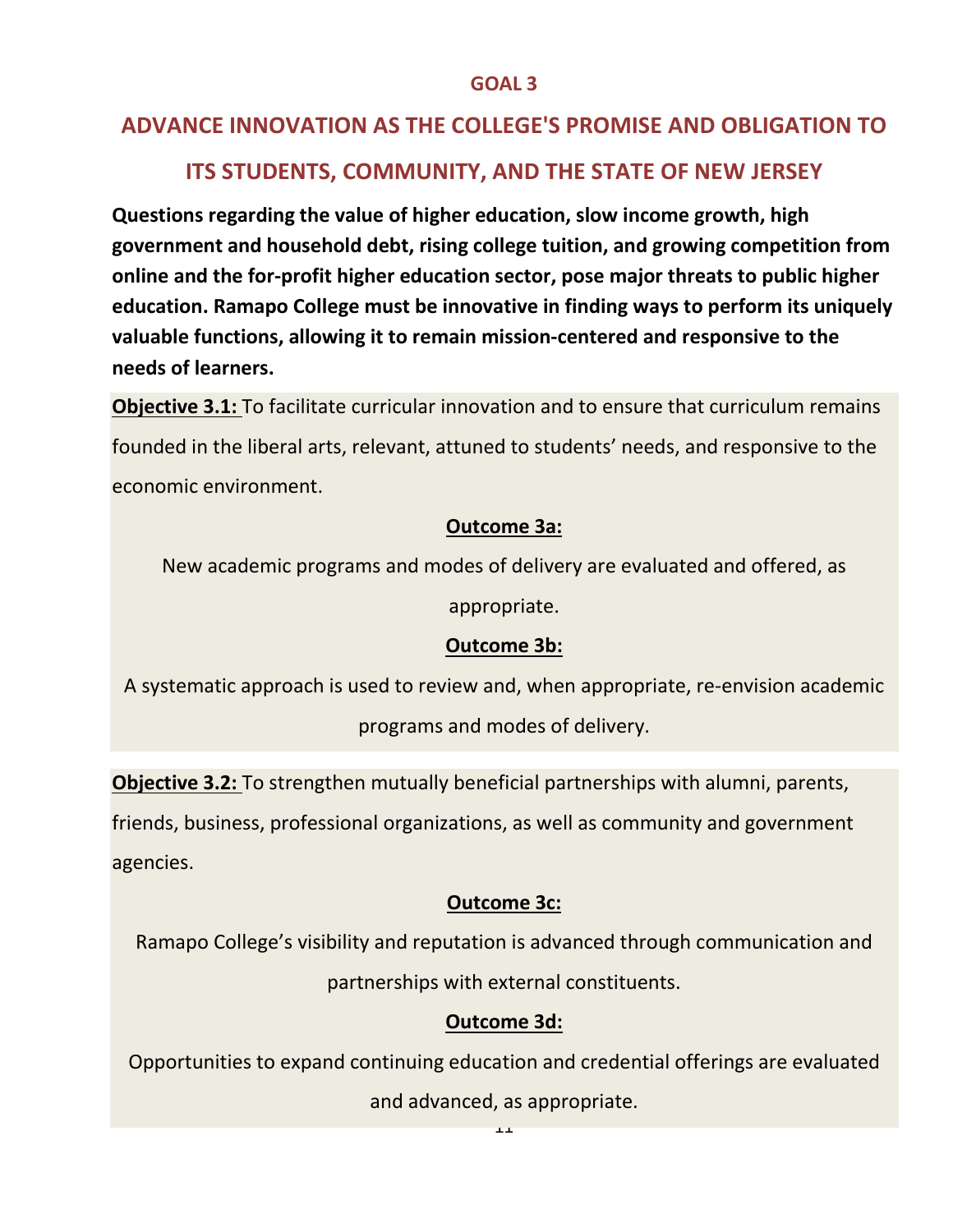**Objective 3.3:** To optimize technology and software to automate functions and expand the capacity of existing systems for reporting and assessment.

#### **Outcome 3e:**

Work processes will be more efficient.

## **Outcome 3f:**

There will be more time for analysis of data and data-informed decision making.

## **Outcome 3g:**

Enhanced reporting will track unit-level indicators and foster unit-level assessment.

**Objective 3.4:** To cultivate the next generation of higher education leaders through the delivery of an internal Leadership, Development and Performance (LDP) program.

# **Outcome 3h:**

Ramapo College employees grow their abilities and skills and a culture of continuous improvement is cultivated.

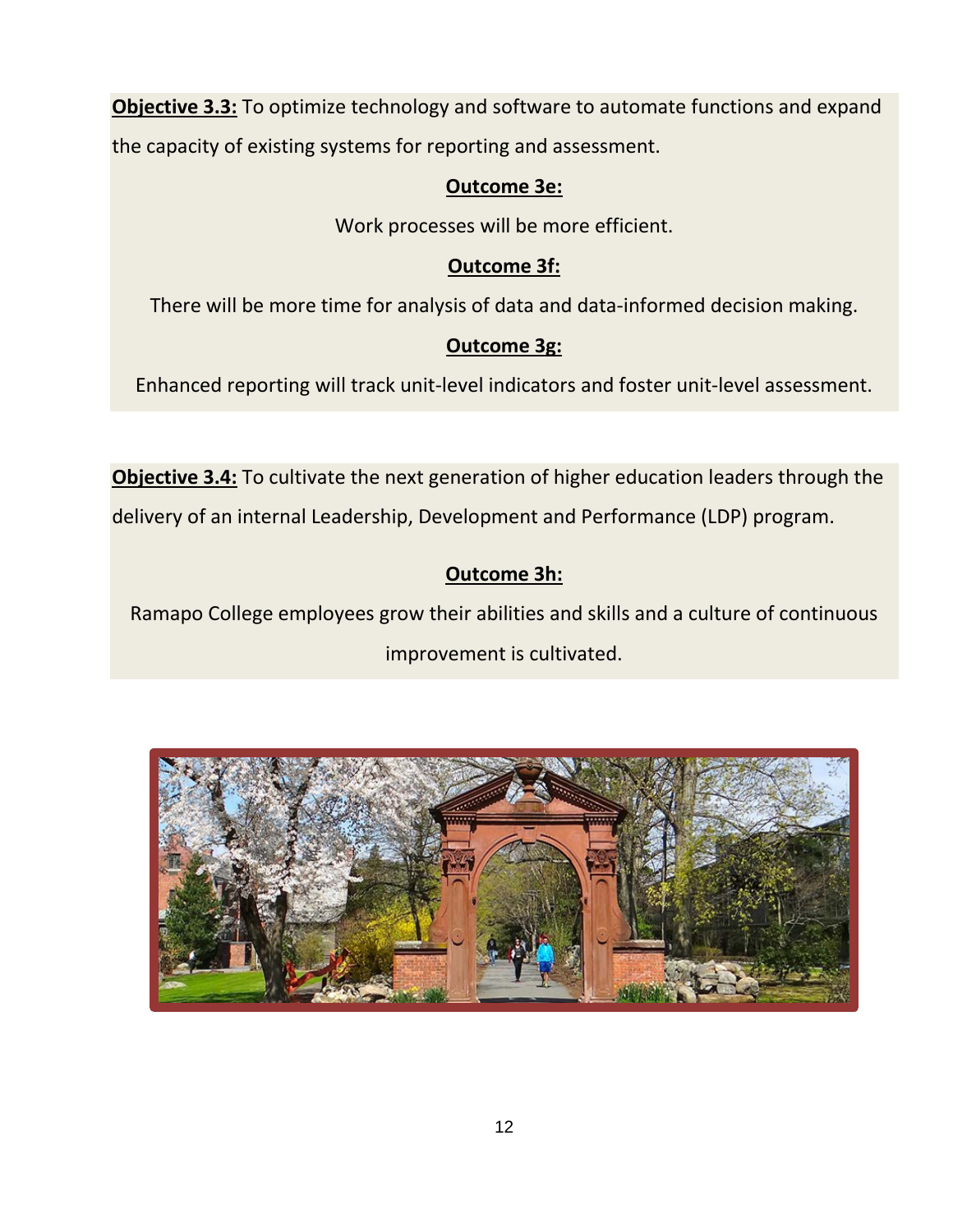# **IMPROVE LONG-TERM FINANCIAL STRENGTH**

**Ramapo College understands that, without financial stability, no other goal or priority can be achieved. Through revenue generation, reallocation of resources, expense reduction, capital stewardship, space optimization, fundraising, and sustainable practices, the College seeks to become more financially robust in support of the College's mission and vision.**

**Objective 4.1:** To address systemic long-term deficits created by the reliance on State funding and practical limitations of increasing tuition.

#### **Outcome 4a:**

Ramapo College will implement a multi-year financial plan.

#### **Outcome 4b:**

Decisions are made in consideration of their long-term financial impact and resources are focused on mission-critical endeavors that support the fiscal health of the College.

**Objective 4.2:** To strengthen the College's presence in Trenton to ensure it receives due consideration in decisions affecting higher education.

#### **Outcome 4c:**

Ramapo College receives equitable support from the State.

**Objective 4.3:** To address space allocation, its optimization, and deferred maintenance, in light of enrollment and economic trends.

#### **Outcome 4d:**

College resources are allocated to ensure the long-term security and safety of its assets

# and the effective use of space.

## **Outcome 4e:**

The Learning Commons fosters connectivity, innovation, creation of knowledge,

 $\ddot{\phantom{0}}$ community, and collaboration (Seal, 2014).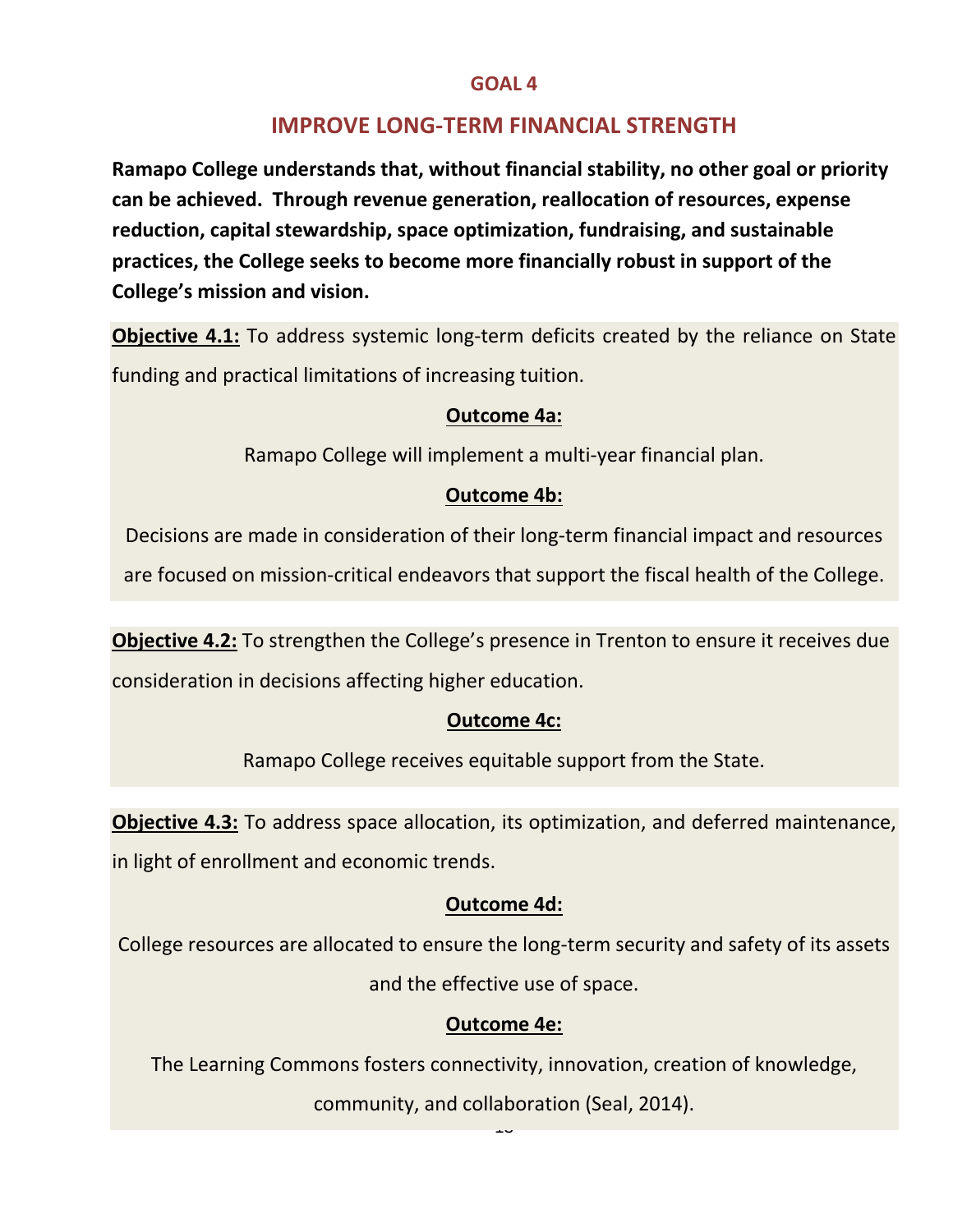**Objective 4.4:** To publicly position the College through advocacy, marketing and public relations as the premier public college in the region.

**Objective 4.5**: To leverage relationships with alumni, parents, corporations and friends to advance the College's visibility.

**Objective 4.6:** To enhance financial strength through increasing support from the Foundation.

#### **Outcome 4f:**

Ramapo College's reputation and visibility is strengthened across key constituent

groups.

**Objective 4.7:** To align fundraising efforts for capital, operations, student access, and grant initiatives with annual College priorities.

## **Outcome 4g:**

Funds raised for the College reflect the established priorities.

# **Outcome 4h:**

Additional awards and funds are available for student scholarships to help defray the

cost of attendance.

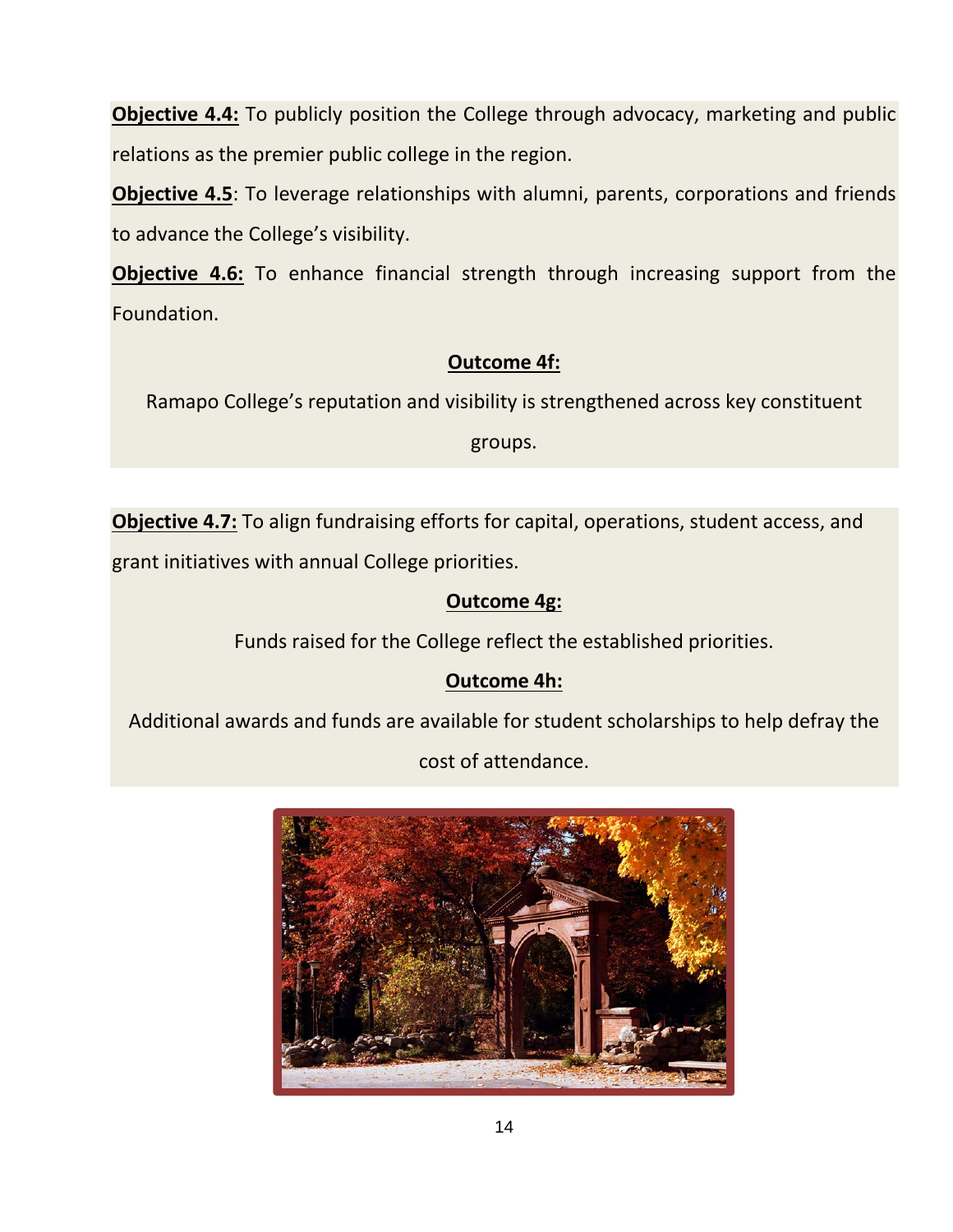## **THE STRATEGIC PLAN REVITALIZATION PROCESS**

#### **Charge**

The Task Force on Extending Strategic Plan 2014-2018 was charged with making recommendations on adding, continuing, modifying, or closing out individual objectives and outcomes within the current Strategic Plan so that the goals might be extended for three years (2018-2019, 2019-2020, 2020-2021).

#### **Membership**

- Aaron Lorenz, Task Force Chair, Dean of the School of Social Science and Human Services
- Anthony Dovi, Associate Director of Adult and Graduate Admissions
- Dorothy Echols-Tobe, Chief Planning Officer
- Donna Flynn, Assistant Professor of Nursing
- Susan Gluchanicz, Foundation Budget Analyst
- Melissa Horvath-Plyman , Assistant Vice President of Marketing and Communications
- Gurvinder Khaneja, Director of Institutional Research
- Nick Lapiska, Student Government Association
- Erin McKenna, Student Government Association
- Nicole Morgan Agard, Chief Equity and Diversity Officer/Director of Employee Relations
- Stephen Rice, Professor of American Studies
- Nicholas Salter, Associate Professor of Industrial and Organizational Psychology, Director of the Faculty Resource Center
- Beth Walkley, Director of Budget and Fiscal Planning
- Brittany A. Williams-Goldstein, Chief of Staff and Board Liaison
- Deyu Xu, Database Program Analyst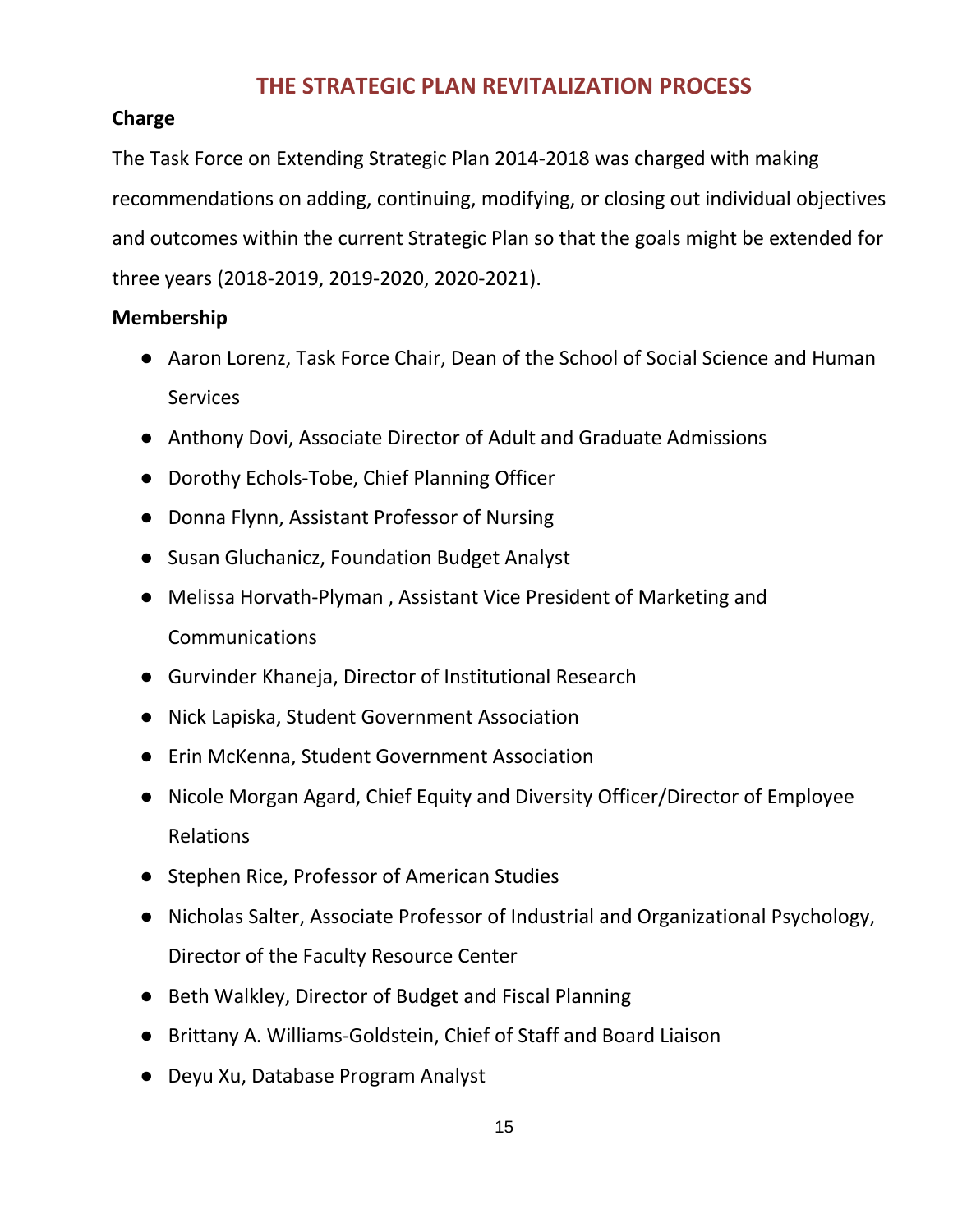#### **Recommendations**

The Task Force issued a series of recommendations which are largely reflected in *Strategic Plan 2018-2021: Fulfilling Our Promise*. These recommendations were advanced and shaped by an assessment of our progress on the 2014-2018 Plan and the Task Force's appreciation of six key drivers which represent the regional and national context within which the College must operate to continue to be successful:

- 1. Remaining Competitive and Defining our Distinctiveness
- 2. The Increase in Diversity among Students, Faculty and Staff
- 3. Public Sentiment regarding the Value of the Liberal Arts and Calls for Evidence
- 4. The Changing and Shrinking Enrollment Demographics and Shifting Market
- 5. The Financial Realities of a Structural Deficit and Political Influence
- 6. The Need to Innovate while Maintaining Mission

The foci of the Task Force's recommendations included:

- Adding, continuing, modifying, combining or closing out of various objectives to address vital issues facing the College;
- Adding baseline data to assist in developing more concrete measurement tools and in ensuring compliance with Middles States assessment standards;
- Using consistent language throughout the Plan with respect to timelines and definitions; and
- Maintaining a glossary of key ideas and definitions.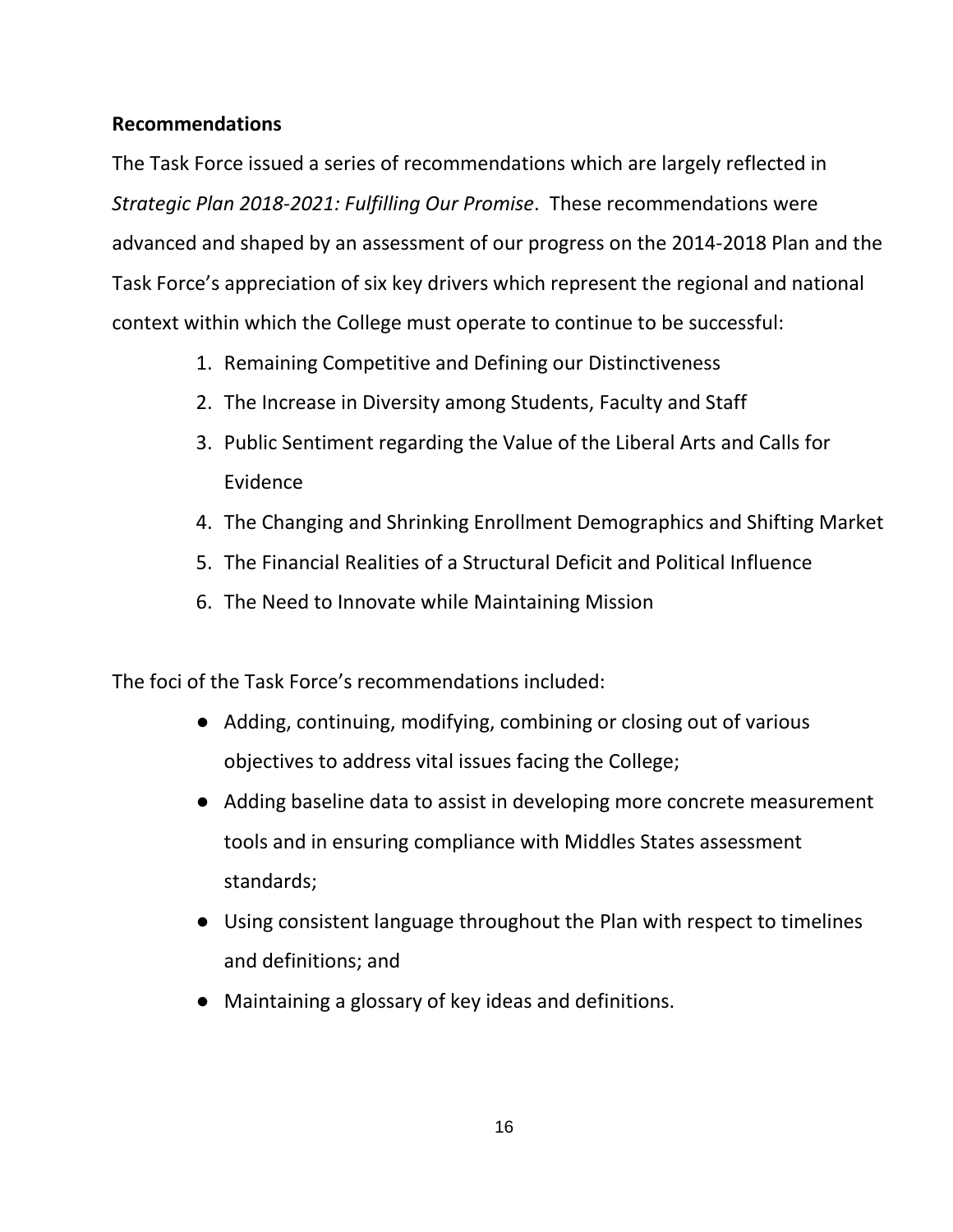## **GLOSSARY OF KEY IDEAS AND DEFINITIONS**

#### **Community Involvement**

The collaboration between Ramapo College and its larger communities (local, regional/state, national, global) exists for the mutually beneficial exchange of knowledge and resources in a context of partnership and reciprocity. Such community involvement may be characterized by the development of students' citizenship skills, the forging of effective partnerships, and the development of shared resources in support of the community and the College's curricular, extra-curricular, and operational needs.

#### **Diversity**

Human diversity includes, but is not limited to age, ethnicity, race, gender, religion, physical or mental abilities and disabilities, socio-economic status, viewpoint differences (e.g., political), sexual orientation, gender identity, and national origin. In promoting and celebrating diversity, Ramapo College pledges to respect and value personal uniqueness and differences, to seek to attract diverse faculty, staff and students that reflect the changing demographics in the region and beyond, to seek and acknowledge common ground, to challenge stereotyping, and to promote sensitivity and inclusion.

#### **Experiential**

Experiential learning is a purposeful process of engaged, active learning in which the student constructs knowledge, skills, or values by means of direct experiences in authentic, real-world contexts.

Experiential learning often includes the following components:

- Hands-on or minds-on engagement
- Facilitated, guided practice
- Multidimensional growth/development
- Reflection
- Application of theory/classroom knowledge
- Student learning goals, assessments, and documentation
- Service to a larger community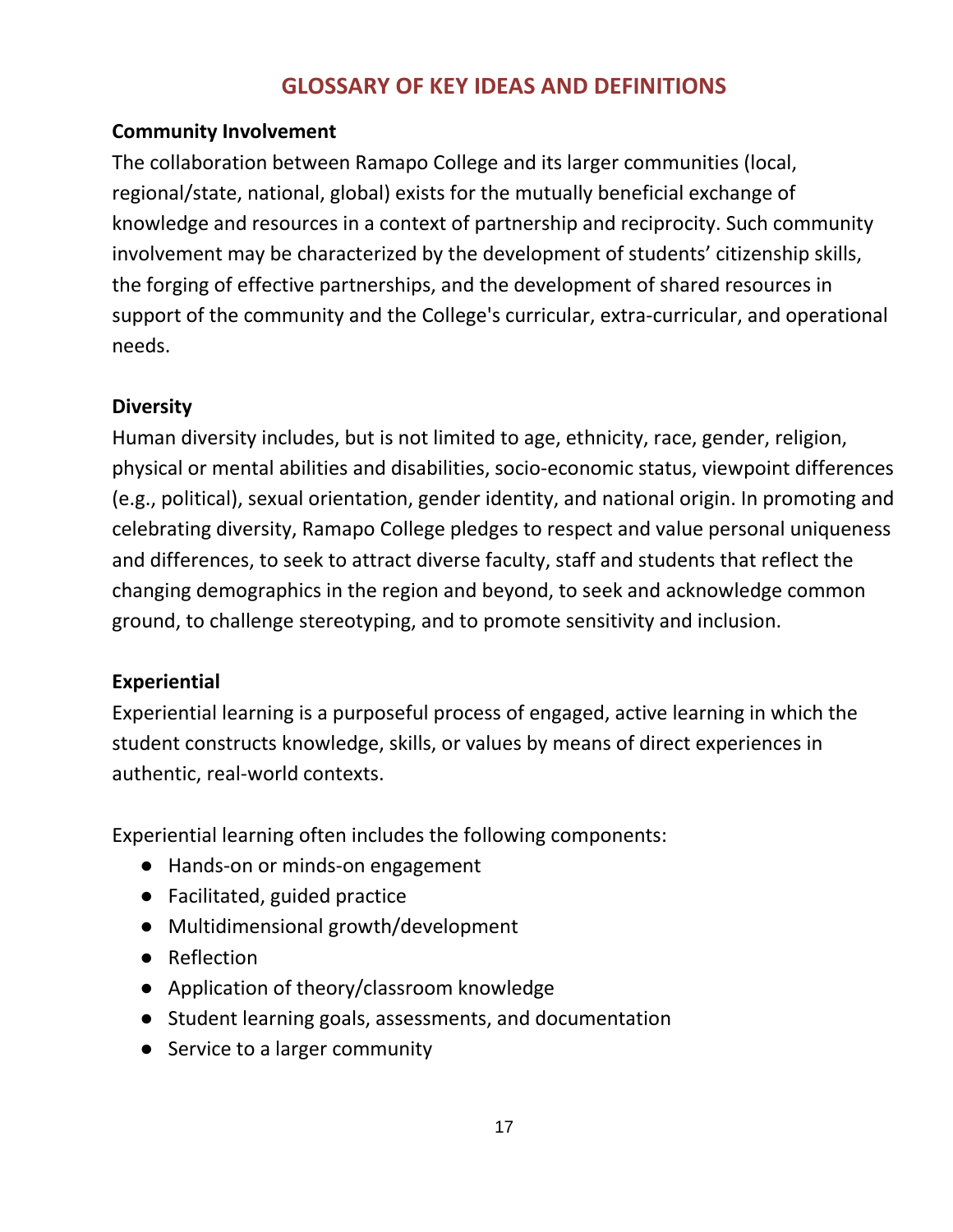\*Experiential learning goes beyond the conventional "comfort zone" of college course activities such as reading texts, doing homework, writing papers, performing studio or lab work, etc.

Source: Provost's Pillars Task Force Report; 06-07 ww2.ramapo.edu/libfiles/Provost2/Experiential\_report\_0607.pdf

#### **Inclusion**

The active, intentional, and ongoing engagement with diversity—in the curriculum, in the co-curriculum, and in communities (intellectual, social, cultural, geographical) with which individuals might connect—in ways that increase awareness, content knowledge, cognitive sophistication, and empathetic understanding of the complex ways individuals interact within systems and institutions.

Source: AAC&[U](http://www.aacu.org/compass/inclusive_excellence.cfm) [http://www.aacu.org/compass/inclusive\\_excellence.cfm](http://www.aacu.org/compass/inclusive_excellence.cfm)

## **Intercultural Understanding/Competence**

Intercultural Understanding is both an approach and an outcome of the learning process. It promotes critical sensitivity to cultural differences among peoples within nations as well as across nations. This approach promotes equal value in all human life and prepares students for effective participation in a diverse and pluralistic community.

#### **Interdisciplinary**

Interdisciplinary education is the interaction, integration, or syntheses of knowledge and learning across disciplines. This is accomplished at all levels of the college curriculum, from individual courses, to majors and minors, to school core requirements, to the General Education program.

Source: Adapted from Provost's Pillars Task Force Report; 06-07 ww2.ramapo.edu/libfiles/Provost2/interdisciplinary%20final%20report%200607.pdf